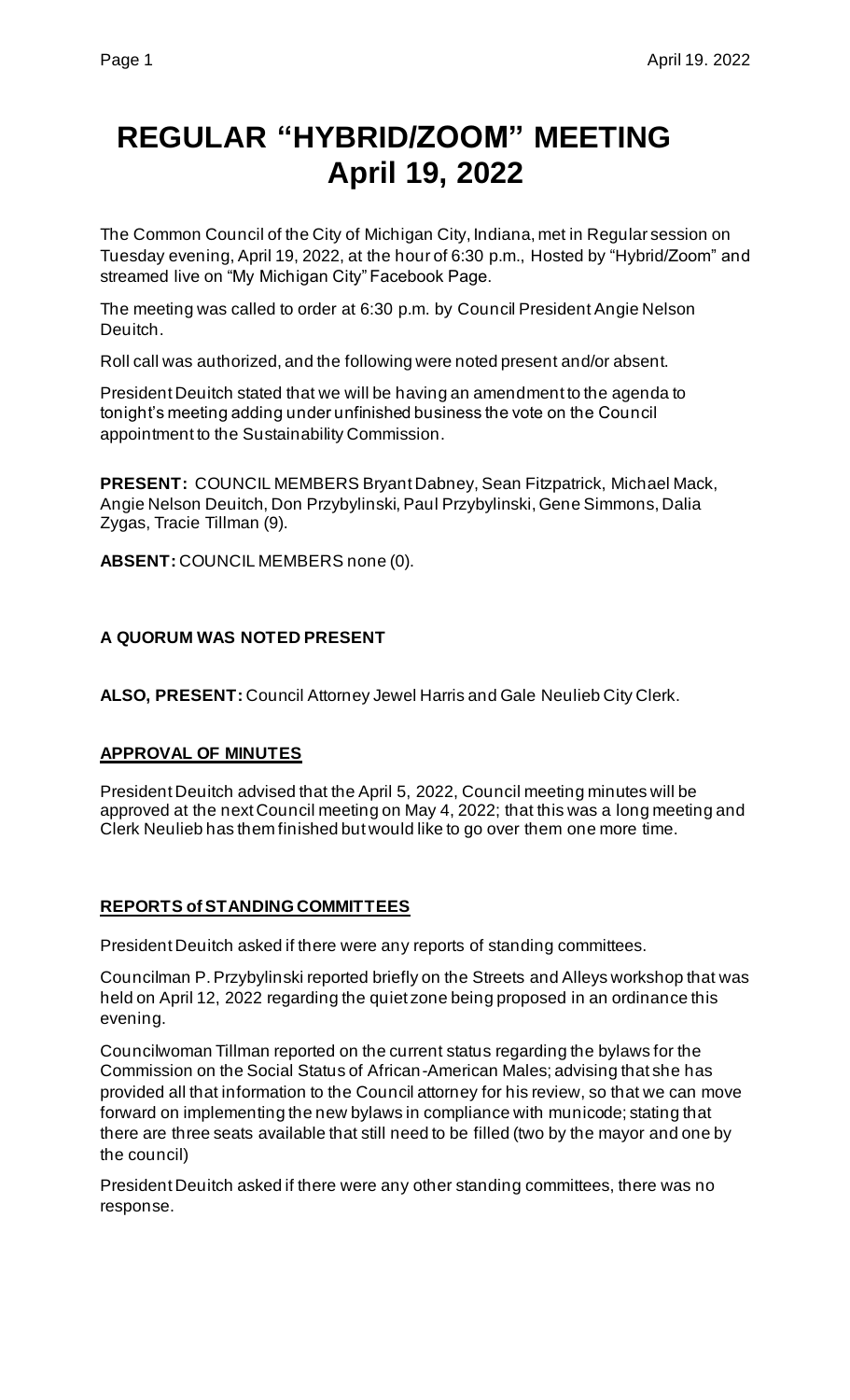# **FINANCE REPORT**

Councilwoman Tillman advised that there was not a Finance Committee meeting scheduled this week due to not having any claims from the Riverboat/Boyd Development Funds; stating that there was an invoice received in the amount of \$3,095.00 due to Harris Lawfirm; asking Controller Hoffmaster if this has been paid or is waiting on approval.

Controller Hoffmaster advised that she would have to get back to her; due that she had not seen this invoice.

President Deuitch thanked Councilman D. Przybylinski for presiding over the last meeting held on April 5, 2022.

#### **CLAIMS DOCKET**

| April 19, 2022                     |    |       |
|------------------------------------|----|-------|
| <b>Riverboat/Boyd Claim Docket</b> |    |       |
| Fund #2042 - Riverboat - Claims    | \$ | 00.00 |
| FFT                                | \$ | 00.00 |
| Fund #2031 - Boyd - Claims-        | \$ | 00.00 |
| <b>TOTAL CLAIMS</b>                | S  | 00.00 |

# **REPORTS OF SPECIAL or SELECT COMMITTEES**

President Deuitch asked if there were any reports of Special or Select Committees, there was no response.

# **REPORTS of OTHER CITY OFFICERS AND DEPARTMENTS**

President Deuitch asked if there were any reports of Special or Select Committees there was no response.

#### **PETITIONS**

President Deuitch asked Clerk Neulieb if there were any petitions this evening.

Clerk Neulieb stated that the Clerk's office didn't receive any petitions.

#### **COMMUNICATIONS**

President Deuitch asked if there was any correspondence received in the Clerk's Office

The Clerk advised that there was no correspondence received.

#### **RESOLUTIONS**

The Clerk read the following resolution by title only. **SUPPORTING THE SUBMISSION OF A NOTICE OF INTENT TO ESTABLISH A RAILROAD QUIET ZONE ALONG THE SOUTH SHORE LINE OWNED AND OPERATED BY THE NORTHERN INDIANA COMMUTER TRANSPORATION DISTRICT FOR ALL GRADE CROSSINGS FROM CARROL AVE TO SHERIDAN AVE & SUPPORTING NECESSARY FUNDING FOR GRADE CROSSING IMPROVEMENTS** 

> **INTRODUCED BY:** Angie Nelson Deuitch, Gene Simmons, Bryant Dabney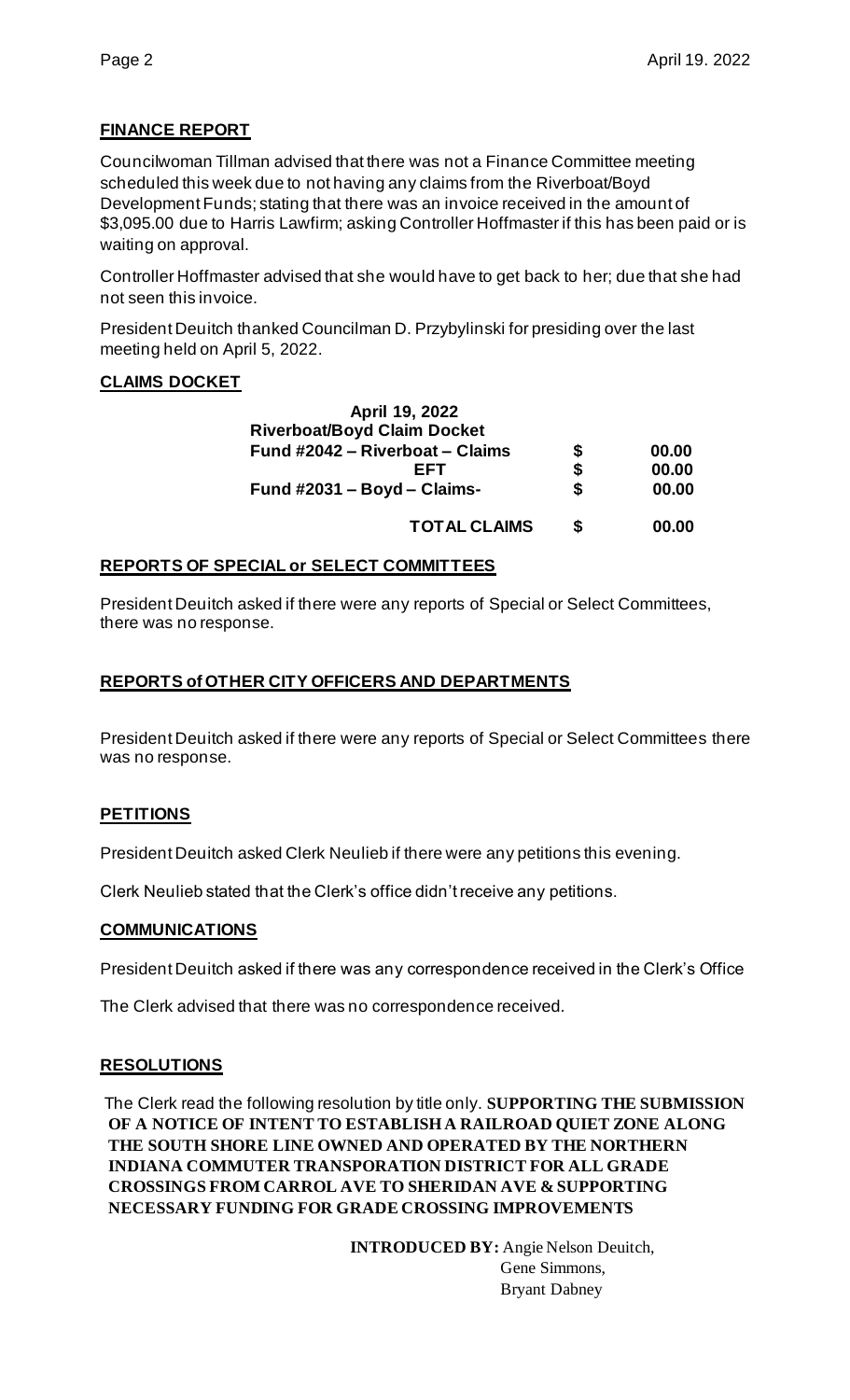Tracie Tillman

President Deuitch asked if the sponsors had anything to add at this time, there was no response.

President Deuitch asked if there were any comments from the public

Tommy Kulavik ("Zoom"), 1316 Ohio Street, stated that anywhere there is a railroad crossing the train must blow their horn and also commented on accidents he has seen and involved in when traveling on the South Shore train.

President P. Przybylinski presented an amendment to the resolution adding a WHEREAS clause at the very end of the ordinance to read as follows:

#### **WHEREAS the Common Council supports the administration moving forward to appropriate money in 2022 to initiate a comprehensive study on "quiet zones" throughout Michigan City for all appropriate railroad crossings.**

Councilman D. Przybylinski made a second motion the proposed amendment.

The proposed amendment was approved by the following vote: **AYES:** Council members Fitzpatrick, Mack, Deuitch, D. Przybylinski, Simmons, Zygas, P. Przybylinski, Tillman and Dabney (9) **NAYS:** None (0)

The Clerk read the amended proposed resolution by title only

#### **MICHIGAN CITY COMMON COUNCIL**

# **RESOLUTION NO. 4841**

#### **SUPPORTING THE SUBMISSION OF A NOTICE OF INTENT TO ESTABLISH A RAILROAD QUIET ZONE ALONG THE SOUTH SHORE LINE OWNED AND OPERATED BY THE NORTHERN INDIANA COMMUTER TRANSPORATION DISTRICT FOR ALL GRADE CROSSINGS FROM CARROL AVE TO SHERIDAN AVE & SUPPORTING NECESSARY FUNDING FOR GRADE CROSSING IMPROVEMENTS**

**WHEREAS**, federal regulation 49 CFR Part 222 requires the use of locomotive horns at public highway-rail grade crossing, but provides opportunities for localities nationwide to mitigate the effects of train horn noise by establishing "quiet zones" within their jurisdictions in accordance with the rules and procedures administered by the Federal Railroad Administration  $("FRA)$ ;" and

**WHEREAS**, a quiet zone is a section of rail line at least one-half mile in length that contains one or more consecutive public highway-rail grade crossings at which locomotive horns are not routinely sounded when trains are approaching the crossings; and

**WHEREAS**, quiet zones reduce, but do not eliminate, the use of train horns, which for example may be sounded in emergency situations even within quiet zones; and

**WHEREAS**, the establishment of a quiet zone generally requires the installation of supplementary safety measures ("SSMs") or alternative safety measures ("ASMs") at highwayrail grade crossings, which may consist of full-width crossing gates, median dividers, or other devices or physical improvements designed to mitigate the additional risk of collision associated with eliminating routine horn sounding at rail crossings; and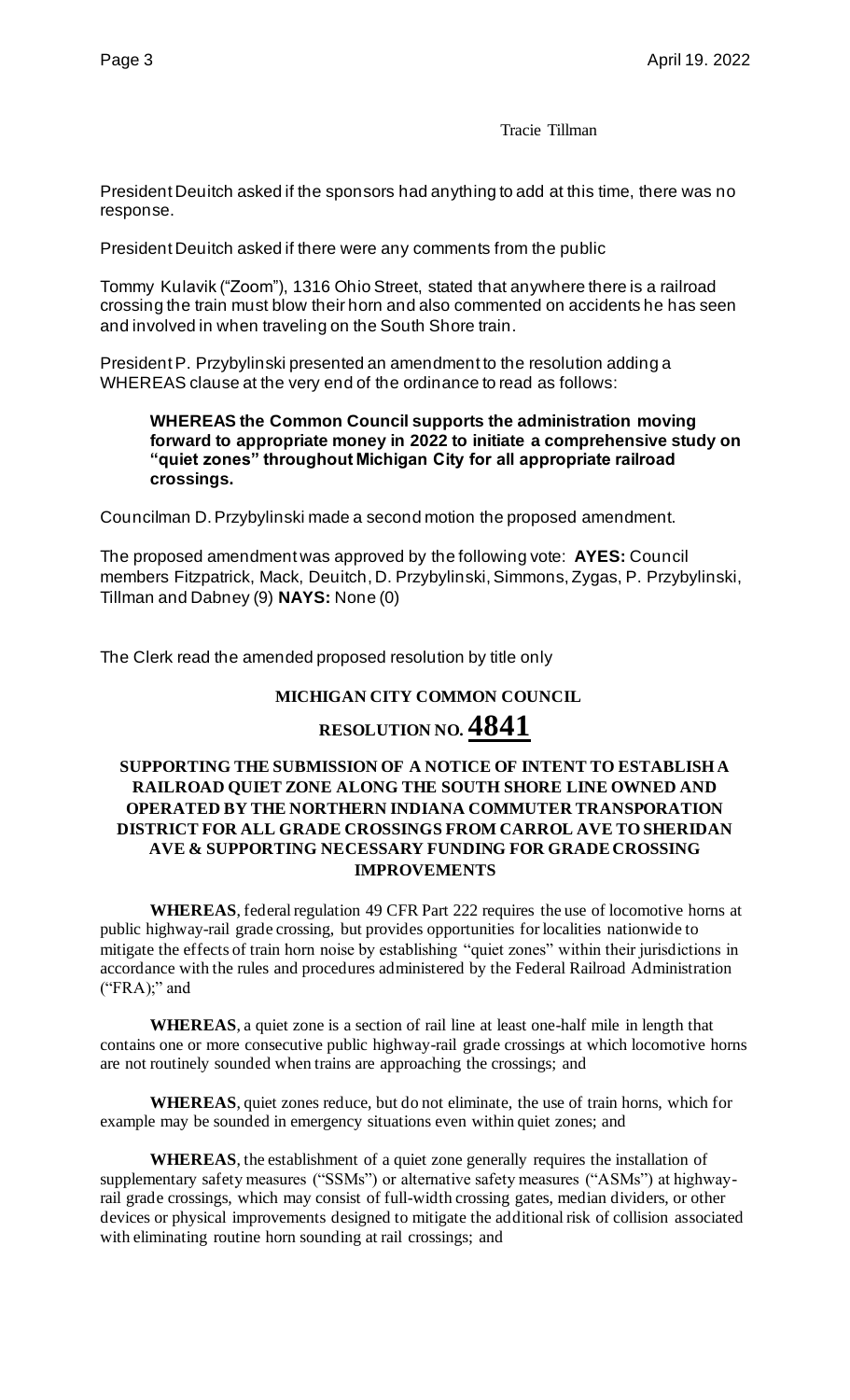**WHEREAS**, the Michigan City Common Council finds that is in the best interest of the City and the residents herein to reduce train horn noise through the establishment of railroad "quiet zones" as authorized by federal law along the South Shore Line owned and operated by the Northern Indiana Commuter Transportation District for all grade crossings from Carroll Ave to Sheridan Ave; and

**WHEREAS**, the Common Council supports the City's submission of a Notice of Intent to Establish a Quiet Zone with the Federal Railroad Administration pursuant to 49 CFR 222.39(b)(1) and Appendix B to Part 222 along the South Shore Line owned and operated by the Northern Indiana Commuter Transportation District for all grade crossing from Carroll Ave to Sheridan Ave in Michigan City, Indiana; and

**WHEREAS**, the Common Council further supports the additional funding required by the City to make the necessary installation of supplementary safety measures ("SSMs") or alternative safety measures ("ASMs") to highway-rail grade crossings at School Street, Grace Street, Woodland Avenue, Pleasant Avenue, and Carroll Avenue to establish these high-way rail grade-crossing intersections as "quiet zones."

**WHEREAS**, the Common Council supports the Administration moving forward to appropriate money in 2022 to initiate a comprehensive study on "quiet zones" throughout Michigan City for all appropriate railroad crossings.

#### **NOW, THEREFORE BE IT RESOLVED BY THE MICHIGAN CITY, INDIANA COMMON COUNCIL AS FOLLOWS:**

- 1. The aforementioned "Whereas" sections are incorporated herein as if fully set forth herein.
- 2. The Common Council supports the submission of the Notice of Intent to Establish a Railroad Quiet Zone along the South Shore Line owned and operated by the Northern Indiana Commuter Transportation District for all grade crossings from Carroll Ave to Sheridan Ave, in Michigan City, Indiana with the Federal Railroad Administration. The Common Council supports the submission by the Mayor of the Notice of Intent, in substantially the similar form, which is attached hereto and incorporated herein as **Exhibit A**.
- 3. The Common Council further supports the additional funding required by the City to make the necessary installation of supplementary safety measures ("SSMs") or alternative safety measures ("ASMs") to highway-rail grade crossings at School Street, Grace Street, Woodland Avenue, Pleasant Avenue, and Carroll Avenue to establish these highway-rail grade-crossing intersections as "quiet zones."

This Resolution shall be in full force and effect after passage by the Michigan City Common Council and approval by the Mayor.

> **INTRODUCED BY: /s/** Angie Nelson Deuitch, President Michigan City Common Council

**INTRODUCED BY:**/s/ Gene Simmons, Member Michigan City Common Council

**INTRODUCED BY:**/s/ Bryant Dabney, Member Michigan City Common Council

**INTRODUCED BY**: /s/ Tracie Tillman, Member Michigan City Common Council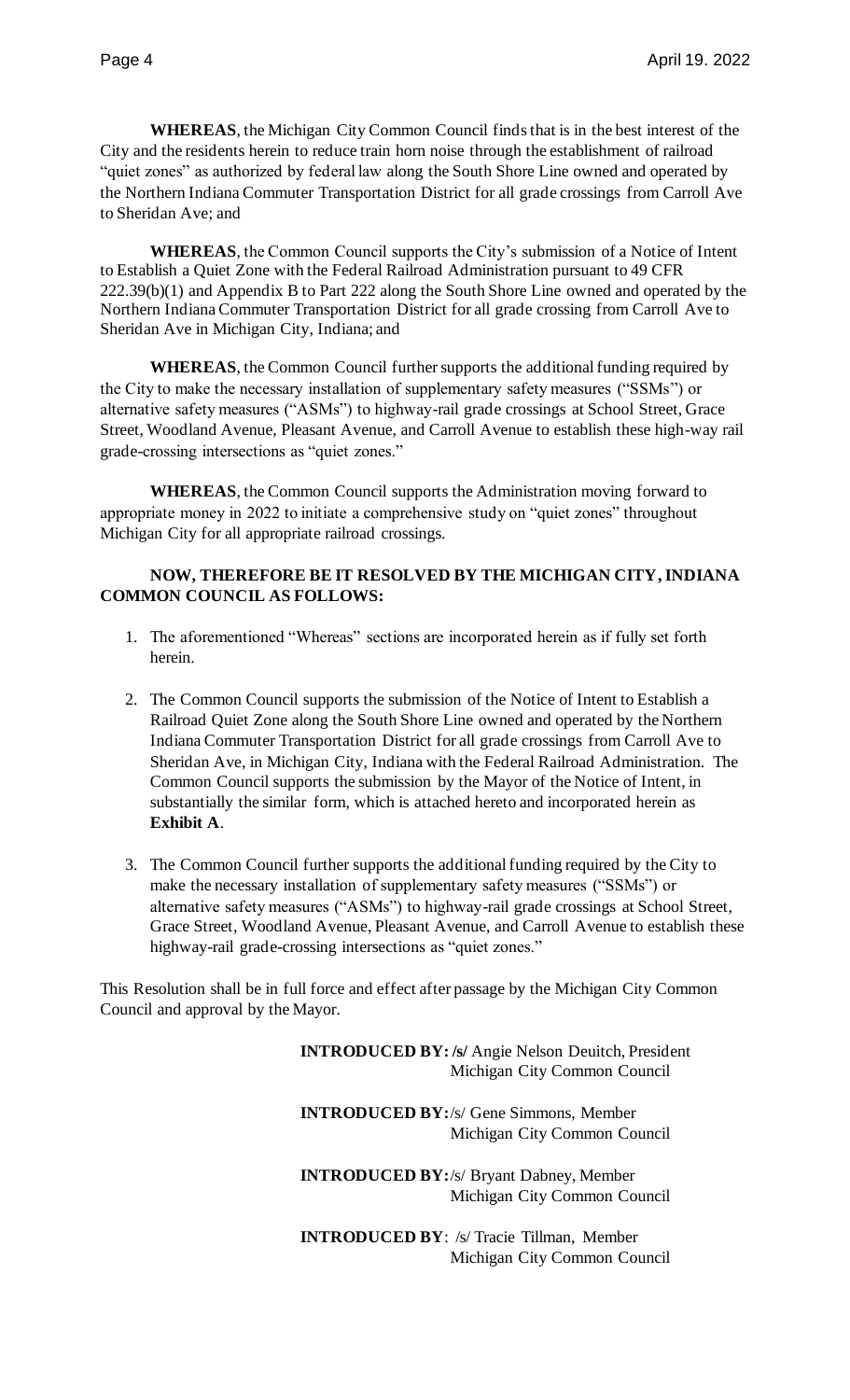President Deuitch asked if any of the sponsors had anything to add, there was no response.

President Deuitch asked if the public had any comments or questions, there was no response.

President Deuitch asked if the Council had any questions or comments.

Councilman Dabney commented on the amendment that was made this evening and moving forward to appropriate money with the administration asking for money to initiate the study on the quiet zones throughout Michigan City; questioning how much will this amount be for the proposed study.

Councilman P. Przybylinski stated that the amount will be up to the administration and we will know when he asks for the additional appropriation; because that they have to look at how many crossings there are and where we are going to start the quiet zone at.

Councilman D. Przybylinski thanked Councilman P. Przybylinski for having the Streets and Alleys Workshop that the Council learned alot; advising we learned where the monies were coming from (ARPA funds) and that we must be fair to all the neighborhoods in our City along the South Shore route.

Councilman Dabney commented that maybe this could be put in next year's budget instead of using the ARPA funds this year with the budget process going to start in the next few months.

Councilman D. Przybylinski made a motion to approve the proposed amended ordinance, second by Councilwoman Tillman.

The amended ordinance was adopted by the following vote: **AYES:** Council members Mack, Deuitch, D. Przybylinski, Simmons, Zygas, P. Przybylinski, Tillman, Dabney and Fitzpatrick (9) **NAYS:** None (0)

The Clerk read the following proposed ordinance on second reading by title only. **AMENDING ORDINANCE, NO 4598 COMMONLY KNOWN AS THE "2022 SALARY ORDINANCE" TO INCREASE THE ANNUAL SALARIED POSITIONS WITHIN THE CITY OF MICHIGAN CITY & TO CREATE THE POSITION OF GRANT WRITER**

> **Introduced by:** Bryant Dabney Dalia Zygas Michael Mack

President Deuitch asked if any of the authors had anything to add this evening, there was no response.

Councilman Fitzpatrick made a motion to remove line item for Deputy Chief bi-weekly \$2,824.09 annual salary \$73,426.36 from the proposed ordinance, Councilwoman Tillman second the motion.

Councilwoman Zygas questioned why just this one line item is being removed

President Deuitch stated there will be public comments first; asking if there was anyone from the public that wish to speak at this time..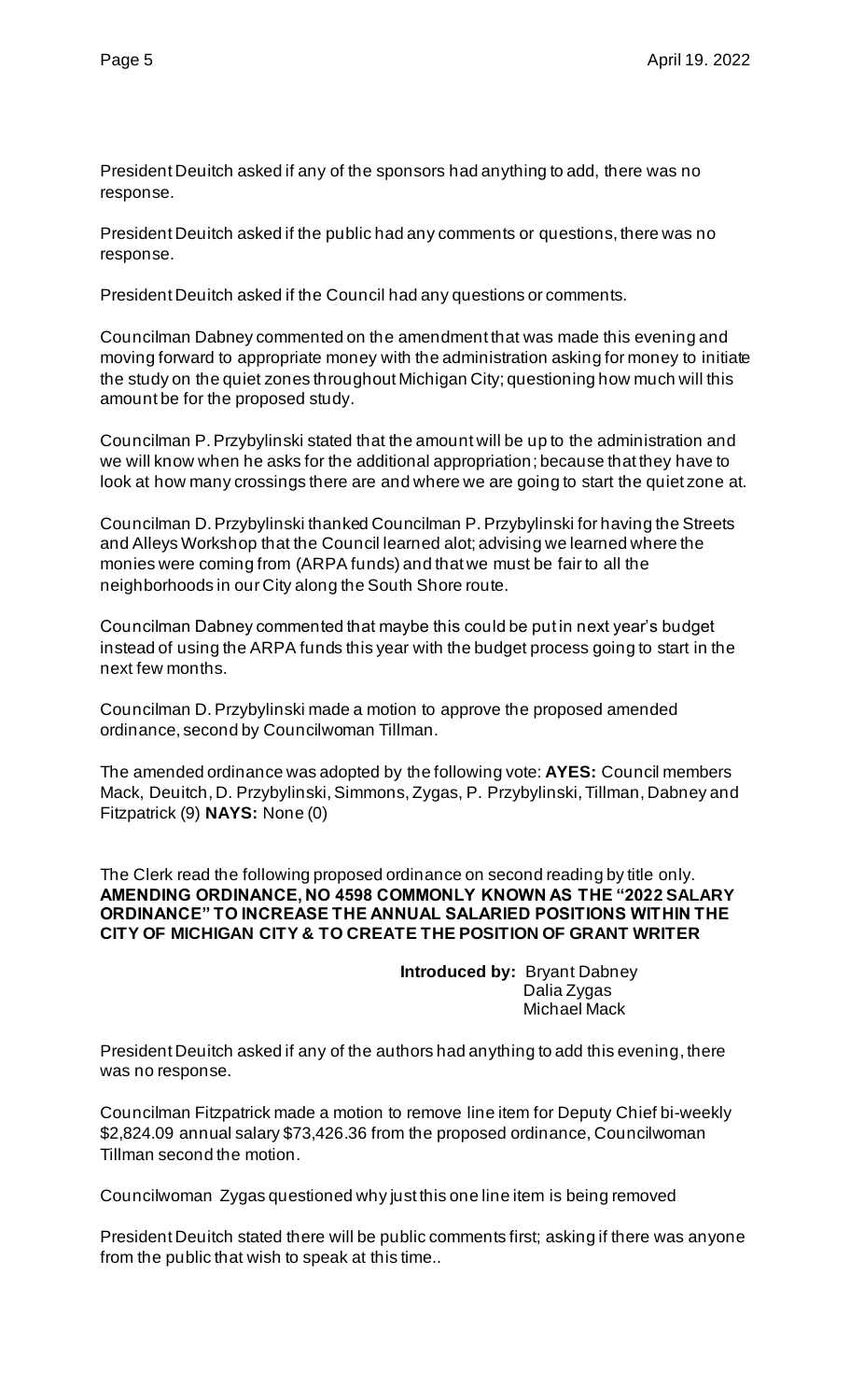Mike Jasineski , Deputy Chief of Michigan City Department, questioned why the Deputy Chiefs line item is being amended from the ordinance.

President Deuitch asked if any of the Council members had any questions or comments.

Councilman Dabney stated why he thought this line item for the MCFD Deputy Chief was being amended and that he is a little baffled as well.

Councilman Fitzpatrick stated the proposed ordinance in front of us this evening is based off what the current salaries are, and also being retroactive back to January of this year; which would be basically in a sense undermining of all the work the Finance Committee did last year in the budget process; stating that the reason this was the only line item removed was it is the only line item he agrees with in this ordinance.

Councilman Mack commented on what is being proposed right now is to retroactively correct all of the people who did not get salary increases that were outlined in the study and to put them in line with a few people who did get salary increases through the individuals studied from the Finance Committee and fix the one person on the fire department and not address the rest of the salaried employees; advising that his fear is that we are setting a scenario into which we can address one opposed issue and not address the rest of the salaried employees that weren't addressed in the first place.

Councilman Fitzpatrick commented on Councilman Mack's statement; advising that everybody received, for the most part an increase in pay; with the situation regarding the Deputy Chief's salary came of the MCFD negotiations, and this was decided ultimately upon by the contract that was adopted.

Councilman Fitzpatrick advised that we already went through the budget and the process; stating that budget process is starting within the next three or four months and to retroactive these increases to January just doesn't seem feasible at this time; and that this should be brought up during the budgeting process for 2023

Councilman Dabney stated for the people who are watching on Facebook and the people in the public; stated that he just shared the document that the Council is looking at this evening on his Facebook page explaining what he posted.

Councilman Dabney stated to our City workers that if we wait to talk about these increases at the budget for 2023 it wouldn't be fair; that this is only 75% of what the salaries study said our city workers should be paid; commenting on people receiving a 97% raise and another person only receiving 11%; when asking who sits in that position that they got more of raise which is not fair and equitable.

Councilman P. Przybylinski asked the audience to curtail their actions, we're not at a sporting event.

Councilman P. Przybylinski advised that the Finance Committee did do what we were asked and actually told to do, when we started the budget process, and we saw the size of the raises that were being proposed several people were bewildered; with Mayor Parry advising them to do what they think should be done; stating that individuals did get a pay raise when they got their an additional  $27<sup>th</sup>$  pay period that the Finance/Council took out of the budget with the Mayor's Executive Order overriding the Council's discission and will not be supporting this.

Councilwoman Tillman stated that she is also is in agreement with Councilman Fitzpatrick and Councilman P. Przybylinski; advising that she is the current Finance Chair and was on the Finance Committee during the last budget and with making those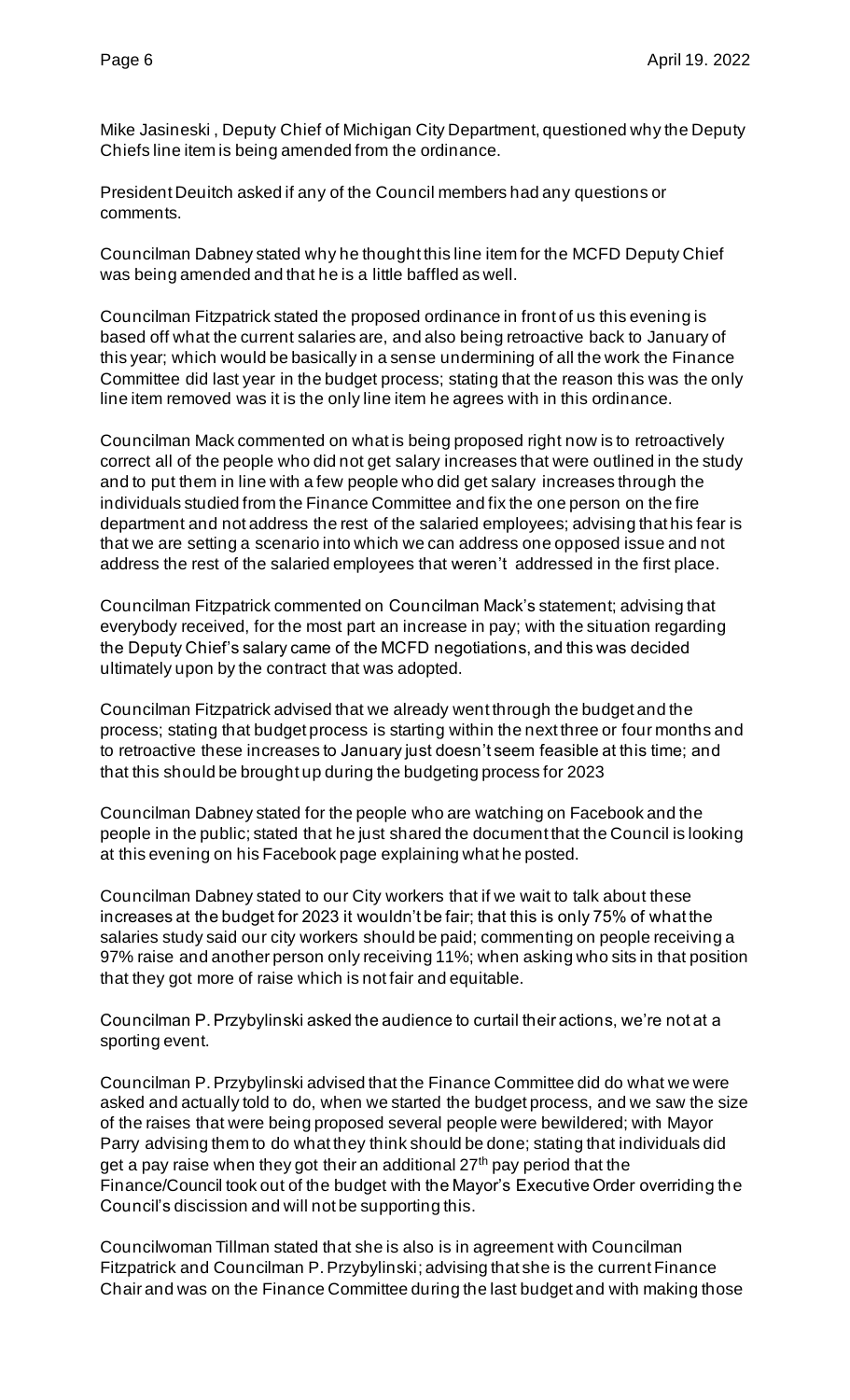decisions when there was a workshop held in regards to having an open dialogue in regards to salary increases with this study comparing salaries to neighboring cities and what they're obtaining she took in consideration, looking at the job descriptions and considered the study was done in 2019 under the prior mayor; advising that the only thing she observed that was different was some of the language which was changed around, as far as duties or responsibilities they have not changed; commenting on reasons that an increase of pay is not warranted.

Councilwoman commented on the Executive Order Mayor Parry did in December, 2021 when she was absent; giving all salaried employees their  $27<sup>th</sup>$  pay, posting a question; if you were able to do that executive order to pay the salaried employee their  $27<sup>th</sup>$  pay, and if this is something you truly stand by and it's for your employees why are you putting this back on the Council and the Finance committee when we have made our decision during the 2022 budget.

Councilwoman Zygas stated that this study was done by a professional organization, they do salary studies and do these studies in many different municipalities, and they come up with what you should paid for what you do; advising that it isn't costing anything to the 2022 budget, because all that money was already budgeted; commenting on her concerns how some people got one increase, and another got something else; it is 75% of the fair amount of the study that is being proposed.

Councilman Mack commented on the five "P"s he goes by process, people, performance, precedent in politics; commenting on the study that was done by the last administration, the precedent that was done with the double track and lot of other matters that previous councils done, every council lays the ground work for the next council that takes over; the study that was done is like SOB; something this council can look at and move forward on; commenting again how this study was done and how this matter should be addressed now.

Councilman Dabney stated the difference between the salaries that we're giving versus the salaries of bringing everybody up to 75% these are salaried employees and it will cost the city about \$180,000 to bring them to where they belong; like Councilwoman Zygas pointed out it is not a cost issue, because this was set in the original budget at 100% with the monies still there.

Councilman Fitzpatrick stated that this is for the public knowledge about how this works; the Mayor proposes the budget, it's a proposal and he has an idea of what he needs to do and what he wants to get accomplished in the following year, he gives it to the Council; advising there is a reason, it takes nine (9) of us to make this decision five (5) for a majority, so four (4) could say we believe this five (5) people say we don't, and that is how it goes. It's about votes. So the Council is the will of the Council is what's in place right now.

Councilman Fitzpatrick stated that he feels that people are overlooking right now, is who is out on Facebook and will be watching this meeting later is that we have the administration present, his Chief of Staff and a lot of Department heads present; asking if anyone can prove me wrong on this, please come to mic and I will be quiet and will accept that I was wrong; through this process we gave 100% of your operating budget, were looking out for what's in the best interest of the city, making sure they have everything they need to do their jobs effectively and serve the citizens and residents of Michigan City; addressing your personal salaries, the previous administration did a study advising he doesn't think this salary bear any fruit, the salaries were not approved by that Council at that time; this council was presented with it again, we went through it and we did some increases they were not just arbitrary numbers that we just came up with, they percentages based on the information that we were provided; and to sit here and act like we deprived somebody or something we weren't.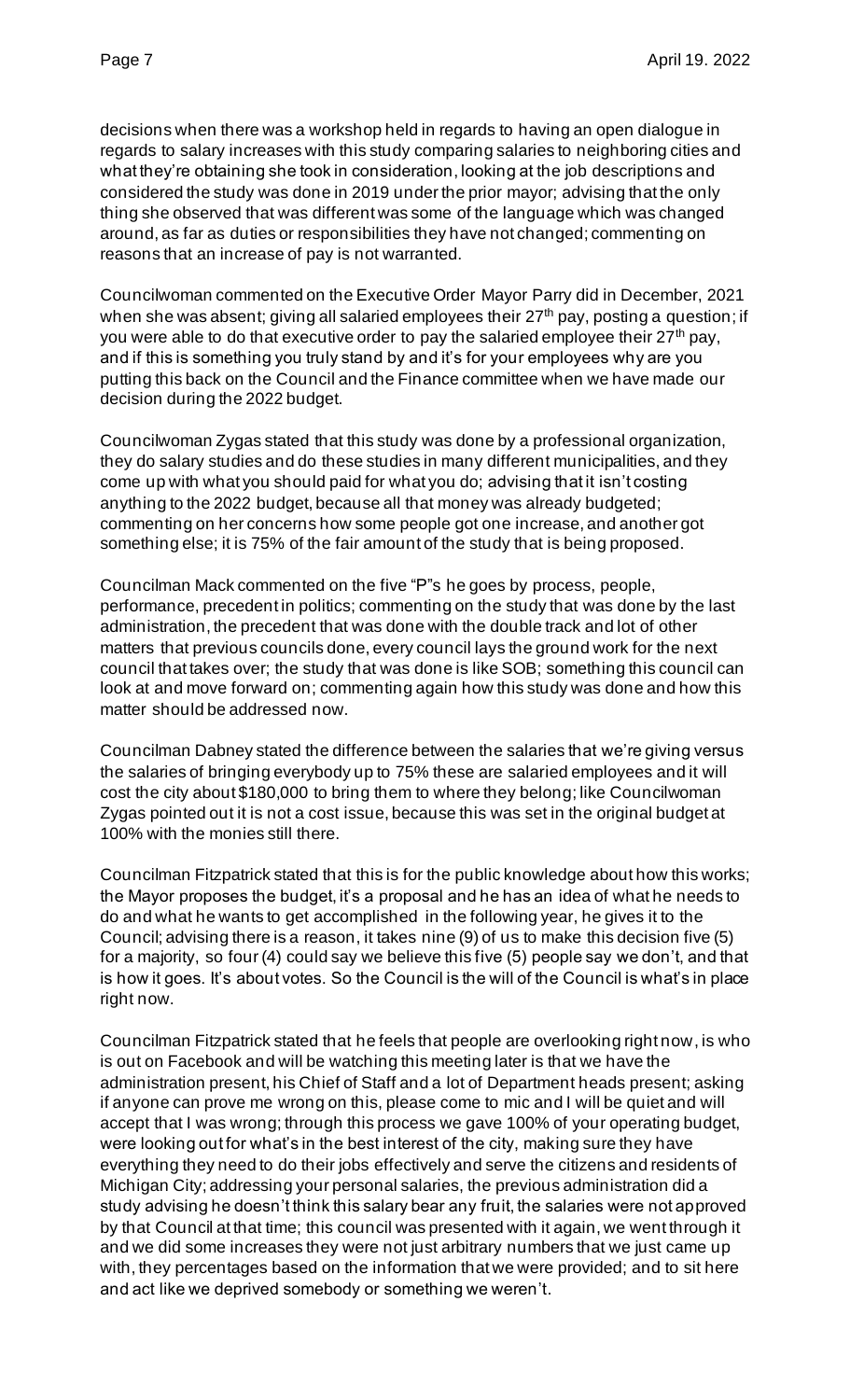President Deuitch asked Councilman D. Przybylinski to relinquish her chair, stating that she wasn't at the Council meeting that this was presented on April 5, 2022; advising that she was kind of shocked because I know that we have had multiple conversations about what happened with the fire negotiations and working through the deputy chief and that salary issue but never heard any conversation to bring everyone's salary's back and will wholeheartedly didn't trust the entirety of that study; commenting on her concerns regarding the study that was brought forward from the last administration; there are no annual reviews in our government we just keep giving raises even if you are the worse employee; advising that we don't do this at this time.

Councilman D. Przybylinski agreed with Councilwoman Deuitch; that bringing this process back at this time, is not the thing to do it is causing decisiveness within the employees; stating that we went through the budget process we voted, and we need to move forward until we start the process of the budget for 2023.

Councilman Simmons advised his thoughts and feelings on this proposal, is for Councilman Dabney to come back with 75% and is wavering on that totally opposed going for a grant writer; stating that another factor is the study that was done is three (3) or four (4) years old, where it is almost obsolete; lets do an updated study and see where it goes; and that we aren't talking about dollars and cents we're back talking about the process, asking why can't we stick with the process Mayor. Mayor Parry, you knew the process and you had Councilman Tillman give you the breakdown when you should of took the Council out of it.

President Deuitch advised there is a motion and second to the amendment to remove the line item for the Deputy Chief from the proposed ordinance.

The motion was adopted by the following vote: **AYES:** Council members Deuitch, D. Przybylinski, Simmons, P. Przybylinski, Tillman, and Fitzpatrick (6) **NAYS:** Zygas, Dabney and Mack (3)

The Clerk read the following proposed amended ordinance on second reading by title only. **AMENDING ORDINANCE, NO 4598 COMMONLY KNOWN AS THE "2022 SALARY ORDINANCE" TO INCREASE THE ANNUAL SALARIED POSITIONS WITHIN THE CITY OF MICHIGAN CITY & TO CREATE THE POSITION OF GRANT WRITER**

> **Introduced by:** Bryant Dabney Dalia Zygas Michael Mack

President Deuitch asked if there were any additional comments from the sponsor.

President Mack commented on the proposed Grant Writer, advising he knows in other surrounding communities in our area have grant writers in house and depend on them for finding grant monies for all city departments instead of hiring/contracting someone when a department finds a grant to move forward on.

Councilwoman Zygas chimed in with Councilman Mack that she feels a grant writer is a great idea; that it isn't just writing grants for our city but making sure the city is complying with what needs to be followed in each grant.

President Deuitch asked if anyone from the public wished to speak at this time, there was no response.

President Deuitch asked if the Council had any other comments.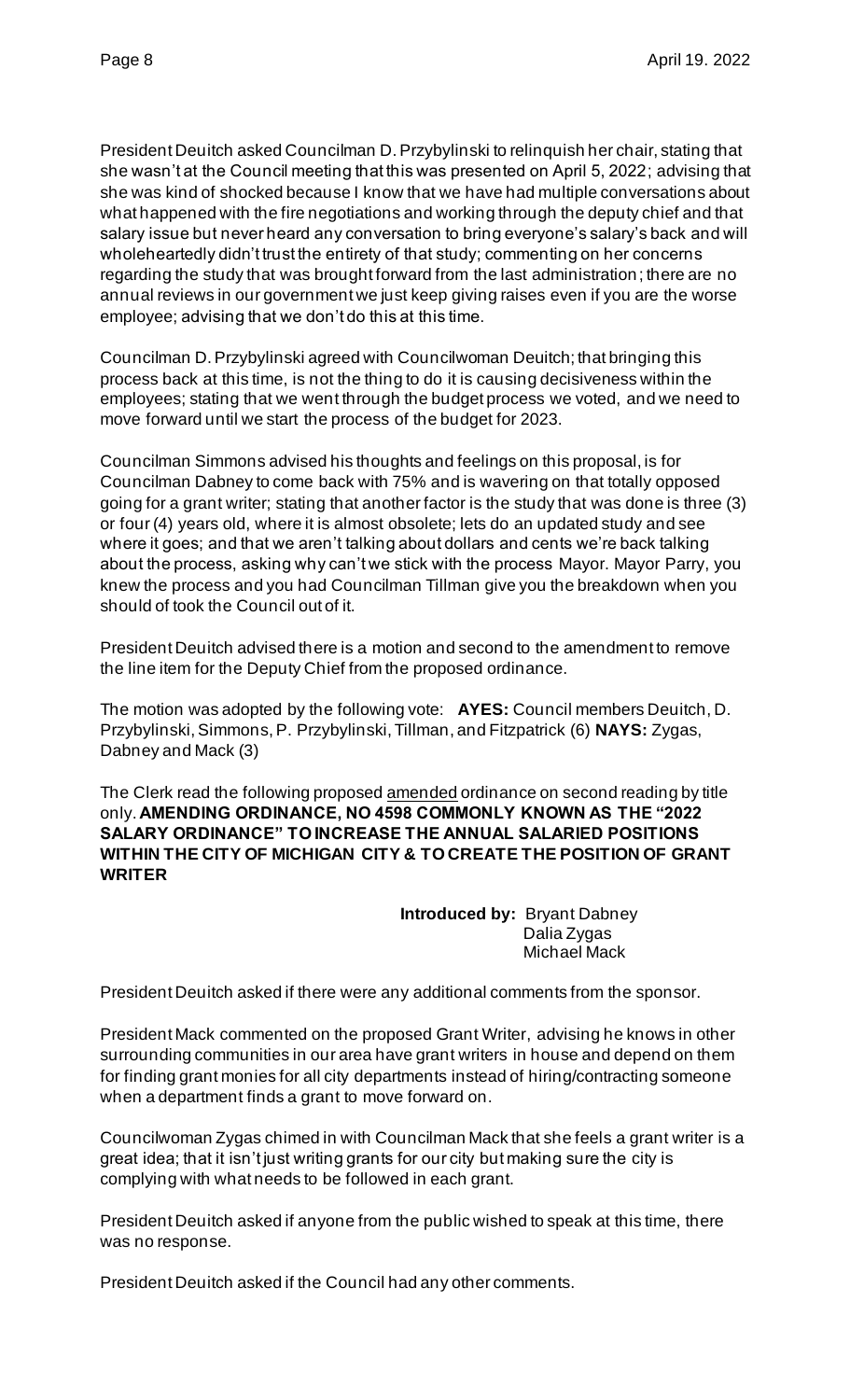Councilman D. Przybylinski commented on the proposed grant writer's salary is at \$44,000; advising after he inquired with insurance and all their benefits the total salary would be approximately \$78,000 and when asking the administration to investigate what it would cost for hiring a contractor as our grant writer compared to what is being proposed; statomg he asked over a month ago and haven't heard anything back from the administration or Controllers office.

Councilman Dabney advised that when all salaries are put out in the salary ordinance, none of them include the insurance and all the benefits in that total.

Councilwoman Tillman wanted to add on to Councilman D. Przybylinski' comments that at that workshop she concurred that we have received that information and that we even inquired about the administration reaching out to other departments that actually benefit by using grants, so that we can get an idea if it would be conducive for us to hire a full-time grant writer.

Councilman P. Przybylinski agrees with a lot that has been said this evening and that our Council President has experience in this profession, taking her advisement and opinion; stating that we do have someone in house that has experience with grants and that maybe we're not utilizing them to our fullest potential; and didn't like the way this proposed grant writer was thrown in this ordinance and should have been brought to the Council as a separate issue.

Councilman P. Przybylinski commented on the bid specs to lease MCPD vehicles that was approved by the Board of Public Works and Safety Board and was opposed to the specs; stating that the bids should have been open to all/any types of vehicles to be leased.

President Deuitch asked if there were any other comments by the Council.

Councilwoman Tillman stated that during our budget hearings removing a grant writer was voted on to remove that line item from the mayor's budget.

President Deuitch asked if there were any other comments from the Council, there was no response; stating that this proposed ordinance will be held over on third reading at the May 4, 2022 Council meeting.

#### The Clerk read the following ordinance on third reading by title only. **AMENDING ORDINANCE, NO 4614 TO ESTABLISHING SALARIES FOR THE MICHIGAN CITY POLICE DEPARTMENT FOR THE CALENDAR YEAR 2022**

**Introduced by:** Don Przybylinski Paul Przybylinski Bryant Dabney

President Deuitch asked if there were any comments from the sponsors.

Councilman D. Przybylinski advised that he was the Council's chair of the Labor negotiating committee and that we received a notification from the FOP negotiating chairman today, with the City Attorney not being able to review the document; nor did Councilmen Dabney, P. Przybylinski or he didn't get a chance to review it either; and that Councilman Dabney did say the language that was changed had nothing to do with financial for the contract, but it is still some type of verbiage change; making a motion to TABLE the proposed ordinance on third reading until both Labor Relations Committees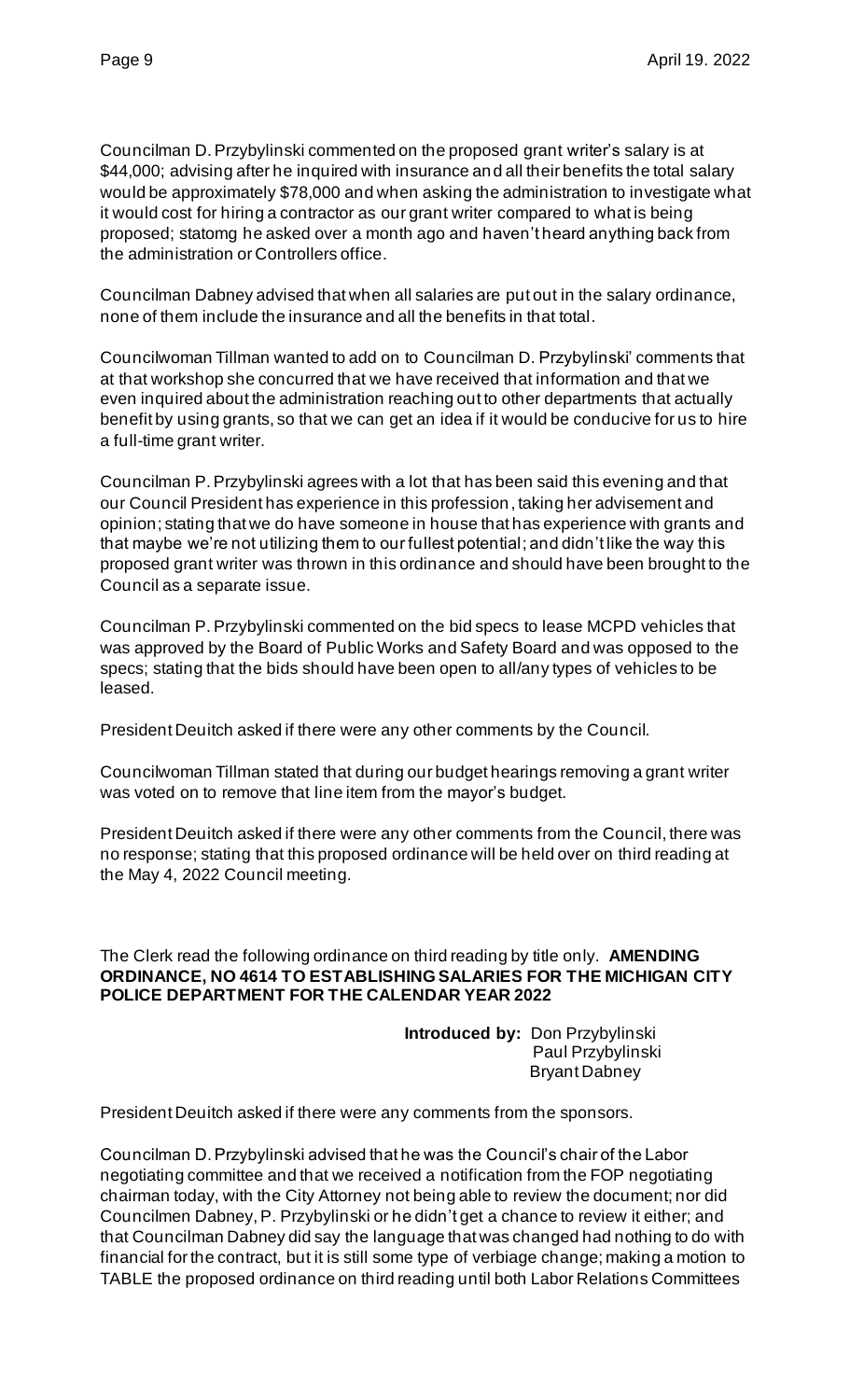can sit down with the City Attorney and review the language change, the motion was second by Councilman P. Przybylinski.

Councilman Fitzpatrick called a "Point of Order" stating that we are in the middle of a vote.

President Deuitch advised that she'd allow Controller to speak that this may be pertinent to the vote.

Yvonne Hoffmaster, City Controller advised the change in the language has absolutely nothing to do with the salary ordinance.

The motion to TABLE the proposed ordinance on third reading was adopted by the following vote. **AYES:** Council members D. Przybylinski, Simmons, P. Przybylinski, Tillman, Fitzpatrick (5) **NAYS:** Zygas, Dabney, Mack and Deuitch (3)

President Deuitch stated that this ordinance is TABLED on 3<sup>rd</sup> reading and until there is Labor Relations Committee meeting scheduled; advising that she would like to bring this back at the May 4, 2022 Council meeting.

The Clerk read the "Final" reading on the following ordinance by title only; that was aproved at the April 5, 2022 Council meeting on  $3<sup>rd</sup>$  reading by vote  $7 - 0$ .

#### **MICHIGAN CITY COMMON COUNCIL**

# **ORDINANCE NO: 4624**

# **ANNEXING REAL ESTATE (approximately 147.2 acres) SITUATED BETWEEN PAHS ROAD, JOHNSON ROAD, AND US HIGHWAY 20, IN LAPORTE COUNTY, INDIANA, AND DECLARING SAME TO BE PART OF THE CITY OF MICHIGAN CITY, INDIANA**

WHEREAS, on the 15<sup>th</sup> day of March, 2022, PRITZ FAMILY, LLC, TRENNIS BRADFORD, INDIVIDUALLY, AND AS TRUSTEE OF THE TRENNIS BRADFORD REVOCABLE LIVING TRUST DATED APRIL 17, 2007, AND HYER, WISNIESKI INDIANA FARM, LLC, filed their Voluntary Petition for Annexation with the COMMON COUNCIL OF THE CITY OF MICHGIAN CITY pursuant to Indiana Code 36-4-3-5.1; and

**WHEREAS,** the Common Council of the City of Michigan City, Indiana has determined it to be in the best interests of the City of Michigan City to annex the real property owned by PRITZ FAMILY, LLC, TRENNIS BRADFORD, INDIVIDUALLY, AND AS TRUSTEE OF THE TRENNIS BRADFORD REVOCABLE LIVING TRUST DATED APRIL 17, 2007, AND HYER, WISNIESKI INDIANA FARM, LLC (approximately 147.2 acres) situated between PAHS ROAD, JOHNSON ROAD, and US HIGHWAY 20, in LaPorte County, Indiana into the corporate limits of the City of Michigan City, Indiana (hereinafter referred to as "City"); and

**WHEREAS**, this annexation shall also include the contiguous areas of public highways and their rights of way as required by Indiana Code 36-4-3-2.5; shall be included in the 4<sup>th</sup> Councilmanic ward; and shall retain the current zoning classification as found in the Laporte County Zoning Ordinance; and

**WHEREAS,** said real estate, as described more fully herein, is contiguous (as defined in Indiana Code 36-4-3-1.5) to the boundary of the City; and

**WHEREAS,** upon notice having been duly published, a public hearing was held on the petition before the Common Council of the City of Michigan City, Indiana on the 5<sup>th</sup> day of April, 2022; and

WHEREAS, on the 15<sup>th</sup> day of March 2022, the Common Council of Michigan City passed Resolution No.4835, which was subsequently approved by the Mayor on the 16<sup>th</sup>, day of March, 2022,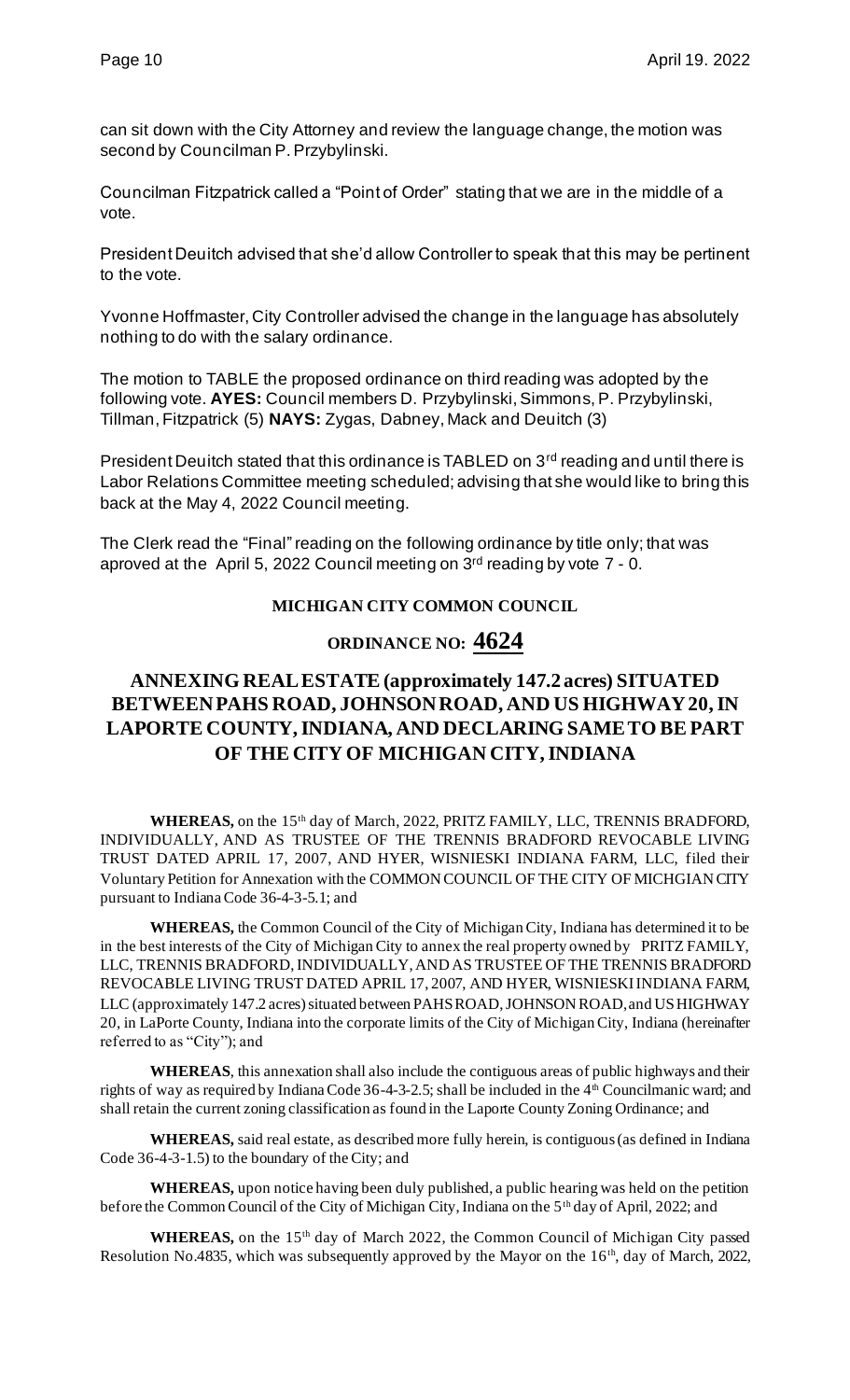adopting a written fiscal plan and establishing a policy for the provision of services to the area proposed to be annexed.

#### **NOW, THEREFORE, BE IT ORDAINED BY THE COMMON COUNCIL OF THE CITY OF MICHIGAN CITY, INDIANA, THAT**:

**Section 1:** The foregoing recitals are incorporated herein by reference.

Section 2: The following described real estate contiguous to Michigan City, Indiana is hereby annexed into and declared to be a part of the City of Michigan City, Indiana; to-wit:

(See Legal Description Attached hereto as Exhibit "A")

**Section 3:** The annexed real estate shall include all contiguous areas of the public highways and their rights of way as required by Indiana Code 36-4-3-2.5; shall be included in the  $4<sup>th</sup>$  councilmanic ward; and shall retain the current zoning classification as found in the LaPorte County Zoning Ordinance but shall henceforth be governed by the Comprehensive Zoning Ordinance of the City of Michigan City, known as Ordinance No. 2114, together with all amendments and supplements thereto.

**Section 4:** That this Ordinance, after its passage and approval by the Mayor of Michigan City, Indiana, shall be published once in the LaPorte County Herald-Dispatch, a daily newspaper of general circulation, and shall become effective after the final publication thereof, in the absence of an appeal, as provided at IC 36-4-3-5.1 and IC 36-4-3-15.5, and upon the filing and recording thereof as required by IC  $36-4-3-22(a)$ .

Passed by the Common Council of Michigan City, Indiana, the 5<sup>th</sup> day of April, 2022 by a vote of 7 Ayes and 0 Nays.

> Introduced by: /s/ Angie Nelson Deuitch, Member Michigan City Common Council

> > /s/ Sean Fitzpatrick, Member Michigan City Common Council

> > /s/ Bryant Dabney, Member Michigan City Common Council

> > /s/ Dalia Zygas, Member Michigan City Common Council

> > /s/ Gene Simmons, Member Michigan City Common Council

/s/ Don Przybylinski, Member Michigan City Common Council

# **NOTE: Exhibit "A" is filed with this ordinance in O-195**

President Deuitch asked if any of the sponsors had anything to add at this time.

Councilman Fitzpatrick stated at our last meeting on April 5<sup>th</sup> the Council voted to have second and third reading but were advised by Attorney Harris that since the formal public hearing was held on April  $5<sup>th</sup>$  there was a waiting period of fourteen days before the final vote could be taken; advising therefore we have brought this back this evening.

President Deuitch asked if there were any other comments from the sponsors, there was no response.

President Deuitch asked if there were any comments or questions from the public at this time.

Sargent Anthony Edward Lewis, United States Army Infantry – retired; advising that he lives in the Weatherstone Subdivision on U.S. Hwy 20; advising that he is on the ballot May 3, 2022 for Precinct Chair and was wondering if the property that is being annexed will be a part of precinct 4.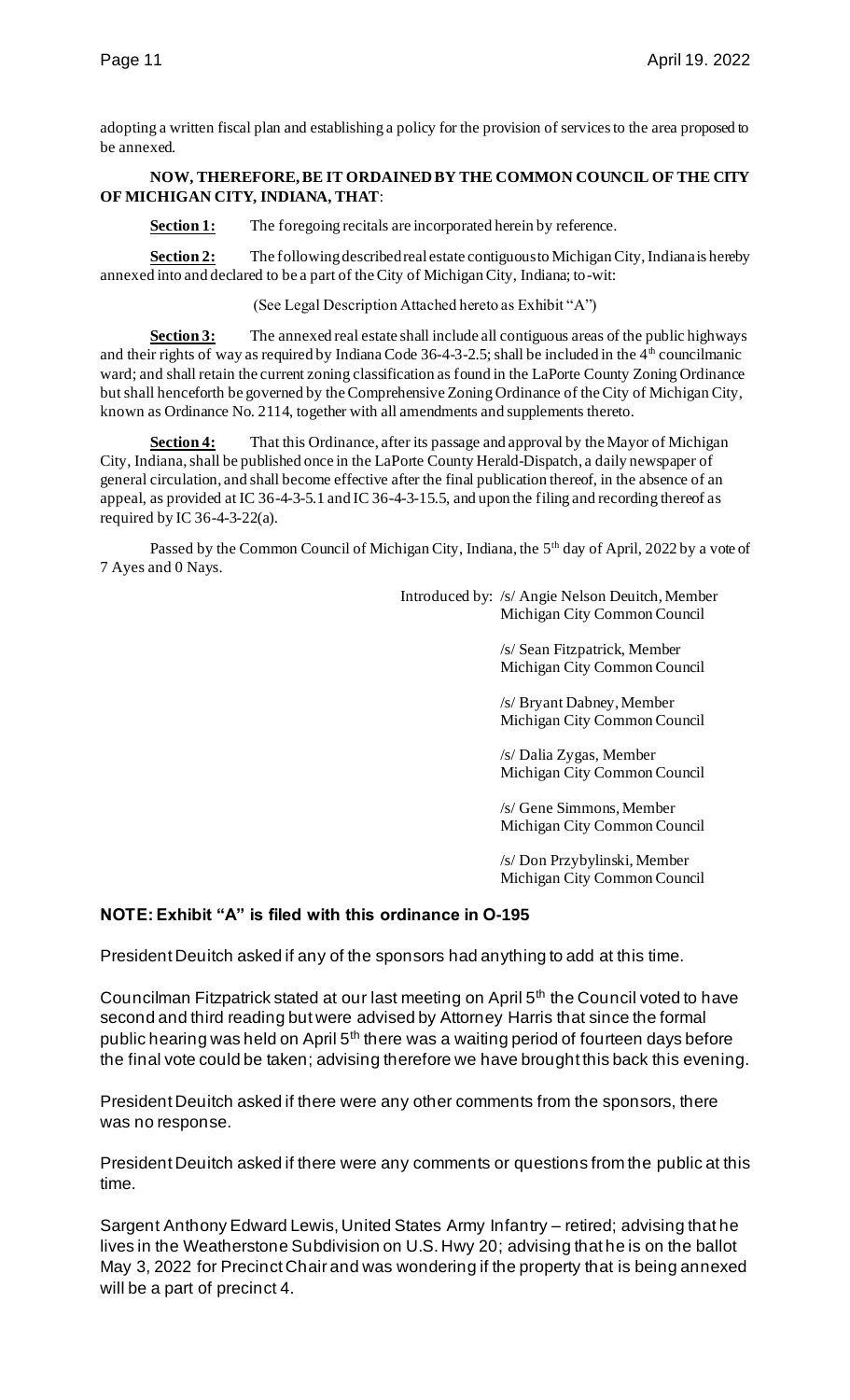President Deuitch advised that she believes this annexation will be added to Precinct 4 and that there is an attachment to this ordinance highlighting his area.

Tommy Kulavik, 1316 Ohio Street agreed with Councilman P. Przybylinski's comment that the City should not give a tax abatement to this mystery company that is supposed to be on this annexed property.

President Deuitch asked if there were any other comments from the public, there was no response.

President Deuitch asked if there were any comments from the Council.

Councilman D. Przybylinski made a motion to approve the final reading on this annexation ordinance, second by Councilman P. Przybylinski.

The final vote to adopt the annexation was approved by the following vote: **AYES:**  Council members Deuitch, D. Przybylinski, Simmons, Zygas, P. Przybylinski, Tillman, Dabney, Fitzpatrick, and Mack (9) **NAYS:** None (0).

# **NEW BUSINESS**

**FYI:** President Deuitch advised that the mayor is requesting the advice and consent of the members of the Michigan City Common Council regarding his appointment of Mr. Jonas Zimmerman as a member of the Michigan City Historic Review Board (term will begin immediately and expire 03-15-2025)

Councilman D. Przybylinski made a motion to approve the Mayor's advise and consent request regarding his appointment of Mr. Jonas Zimmerman as a member of the Michigan City Historic Review Board, second by Councilman P. Przybylinski.

Jonas Zimmerman was appointed to the Michigan City Historic Review Board by the following vote: **AYES:** Council members D. Przybylinski, Simmons, Zygas, P. Przybylinski, Tillman, Dabney, Fitzpatrick, Mack and Deuitch (9) **NAYS:** None (0).

#### **UNFINISHED BUSINESS**

**VOTE:** President Deuitch advised that the mayor is requesting the advice and consent of the members of the Michigan City Common Council regarding his re-appointment of Mr. John Haynes as a member of the Michigan City Port Authority with his appointment continuing and will expire 04-12-2026.

The mayors request for the re-appointment of Mr. John Haynes was approved by the following vote: **AYES:** Council members Simmons, Zygas, P. Przybylinski, Tillman, Dabney, Fitzpatrick, Mack, Deuitch and D. Przybylinski (9) **NAYS:** None (0).

**VOTE:** President Deuitch advised that the mayor is requesting the advice and consent of the members of the Michigan City Common Council regarding the appointment of Ms. Belinda Lee as a member of the Michigan City Social Status of African American Males (will finish Lester Norvell's term which expires 03-01-2023)

The mayors request for the appointment of Ms. Brenda Lee to the Social Status of African American Males Commission was approved by the following vote: **AYES:**  Council members Zygas, P. Przybylinski, Tillman, Dabney, Fitzpatrick, Mack, Deuitch, D. Przybylinski, and Simmons (9) **NAYS:** None (0).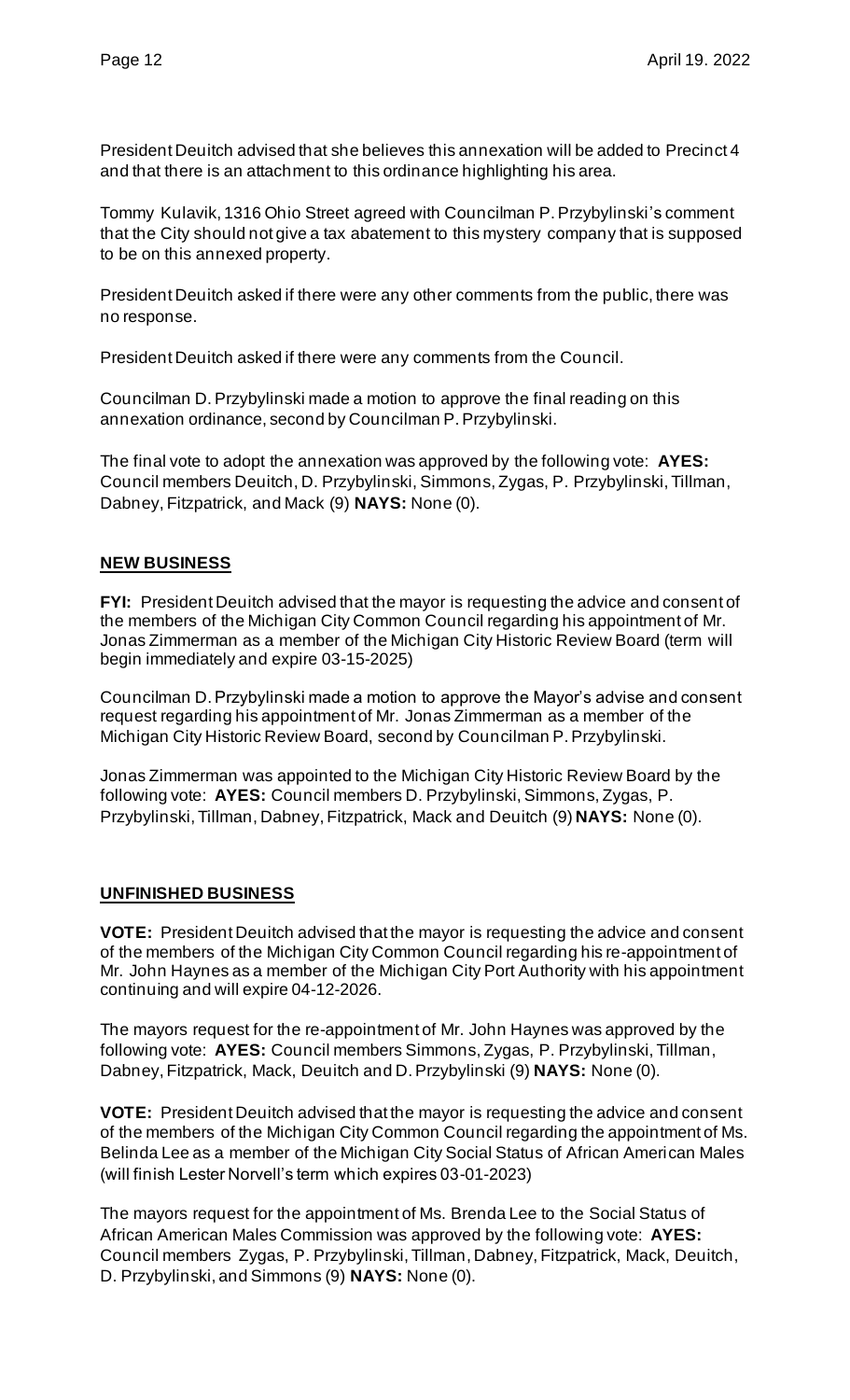President Deuitch advised that the Council has one (1) appointment to Sustainability Commission which will begin immediately and expire 05/24/2024; with nomination that were made at the last meeting being Ms. Nancy Moldenauer and Ms. Kimberly Williams.

Nancy Moldenauer addressed the Council stating several reason she would like to be re-appointed and advising some of the projects they will be working on this year.

Nancy Moldenauer was re-appointed to the Sustainability Commission by the following vote: **Nancy Moldenauer**: Council Members Tillman, Dabney, Fitzpatrick, Mack, Deuitch, D. Przybylinski, Simmons, Zygas, and P. Przybylinski (9) **Kim Williams**: (0).

President Deuitch advised that Councilwoman Tillman addressed the following appointments earlier in our meeting.

**NOMINATIONS:** Vice President D. Przybylinski advised the Council has the following appointments to the Commission of the Social Status of African American Males (term expired 2/15/22)

**Incumbents:**

Ms. Albertine Allen – Minority Health Partners of LaPorte County (resigned) Dr. Wendall McCollum- MCAS

President Deuitch advised that she will be bring back the Youth Commission appointments since the ordinance was amended and adopted and we will move forward and get this commission up and running again.

#### **COMMENTS FROM THE PUBLIC**

President Deuitch asked if there were any comments from the public at this time.

Nick Pollock, 211 Ann Street, and representative for construction workers in Indiana addressed the council regarding charges that were filed last week against a contractor in LaPorte; advising according to the affidavit they were misclassed fined for workers that they had thirteen (13) independent contractors but had seventy people on the safety sign-in sheet and the reason he is bringing this up to the council this evening is that this same contractor is going to be doing projects for the city in Michigan City; asking the Council to be pro-active on projects being done within the city.

Brett Antisdel, Michigan City commented on all the studies that have been done and continue to being with nothing being acted on, whether it be by the administration, redevelopment or the Council; that if we are going to do another study regarding the "quiet zone" and we're not going to act on it, please don't spend the tax payers money; stating that you want to move forward in our economic development let spend this money to bring businesses into our community or training people for up coming jobs.

Don Briggs, 300 Madison Street, Precinct Chair for MCO 5 agreed with Mr. Antisdel's comments wasting taxpayers money, that it looks like this council is going to move forward to implement this quiet zone in our city; stating from MCO 5 "do it".

Rodney McCormick, 617 Union Street, addressed the Council regarding the incident that happened at the playground behind the Michigan City Police Department; that Laura Lazinski son was attacked and shot by bb gun and is going to have to have surgery to remove the bb's; asking how many incidents we are going to have to have before something is going to be done.

Ernie Hollahan, 302 Gladys Street commented on the conversation he had with Mr. D. Przybylinski after the School Board meeting about the school board voting a property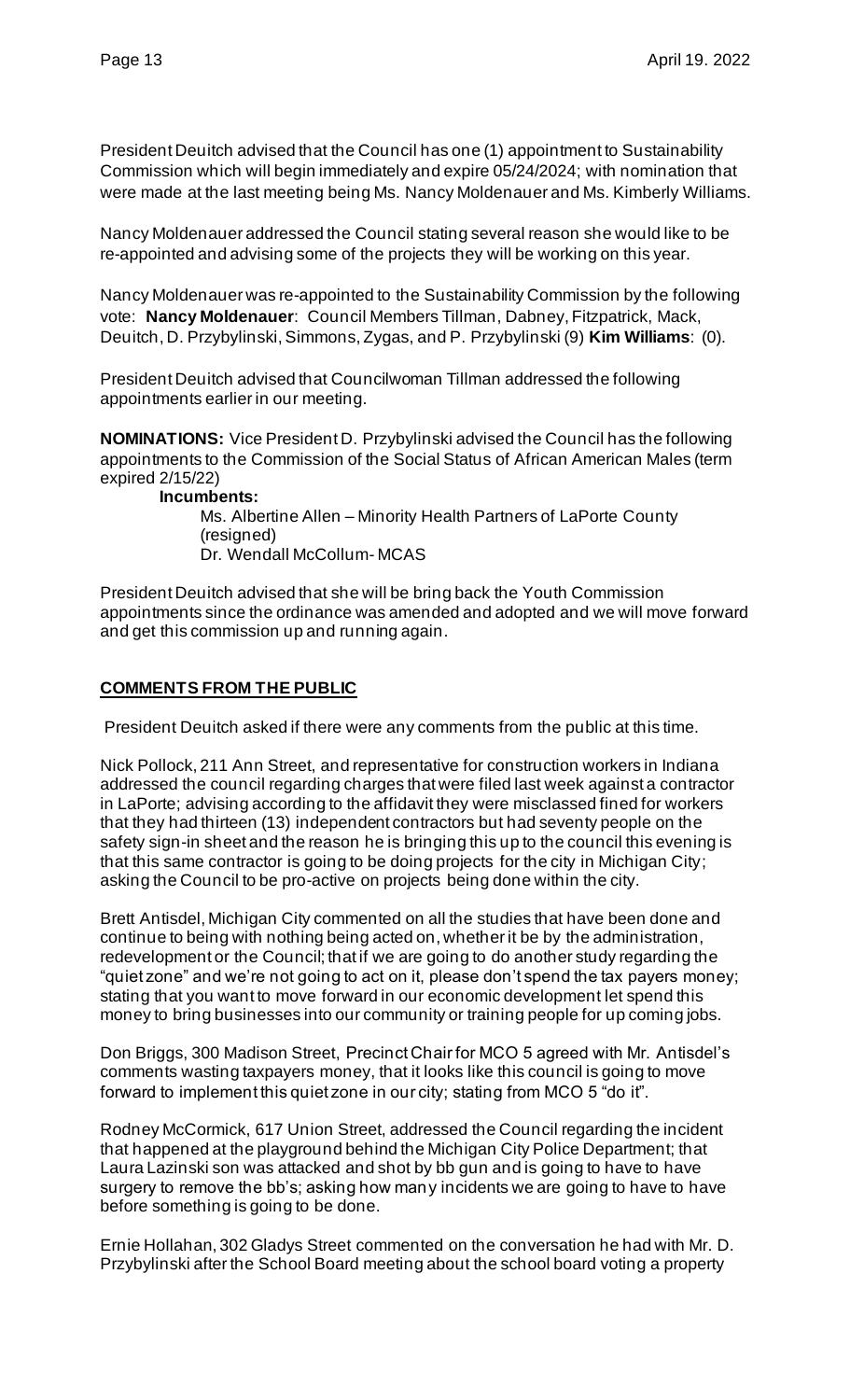tax added to the public and that we need more people to attend these meetings to address what is being proposed and passed

Tommy Kulavik, 1316 Ohio Street congratulated Michigan City Police Office Jeff Piotrowski on his retirement of thirty one (31) years of service, thanking him for all he has done for our community and will be missed.

President Deuitch asked if there were any other comments from the public, there was no response.

#### **COMMENTS FROM THE COUNCIL**

President Deuitch asked if there were any comments from the council.

Councilwoman Zygas announced since it is "Earth month" she wanted to remind everyone that the Sustainability Commission, along with a lot of different partners are having a earth month extravagances 2022 Saturday April 30<sup>th</sup> at the Michigan City Library from noon to 3:00 p.m.

Councilwoman Zygas advised the Tree Board will be giving away trees on Saturday, April 30, 202 for Arbor Day and on May  $7<sup>th</sup>$  at the Farmers Market which is there first day to be open.

Councilman Dabney commented this last Saturday at the library "Transition of Northwest Indiana" did a presentation about what WE are trying to do and what THEY are trying to do, and are trying to make the public aware at what is happening at NIPSCO when NIPSCO leaves our community and their building is gone and what they will be leaving behind is what is called "toxic coal ash" so what they are trying to do is make awareness to everybody that lives here that our community needs to get together go to the Indiana Departmental management and make them to step up and pay for cleaning this up 100% before they leave this coal ash on this property with the possibility of it going into our lake.

Councilman D. Przybylinski thanked Mr. Pollock for coming this evening making us aware what is happing with these issues that are going on in the construction trades; advising that he reached out to Mr. John Carr who is the Indiana, Kentucky, Carpenter Union President representative and asked him to be here this evening but he was unable to come; advising that this is happening not only in our community but all over our country.

Councilman P. Przybylinski also thanked Mr. Pollock for attending this meeting bringing this to the forefront with calling these people "scab labors", that he has been a union person for over fifty (50) years and this an economic concern that needs to be stopped because the people that pay their dues and follow the rules should be the ones working on these jobs.

Councilman P. Przybylinski commented on the "coal ash" that NIPSCO has on their property and is bad scenario; that as the council we should be addressing this matter sooner than later; advising people are saying this will be great the chimney will be gone and the city will be able to develop this property on the lake, but as long as there is "coal ash" on that property nothing can be developed on it.

Councilman P. Przybylinski disagreed with Controller Hoffmaster's comments that the contractual language the FOP negotiating team is proposing could change the salary ordinance for the MCPD.

Councilman P. Przybylinski addressed the comment made by the mayor at the quiet zoning workshop; that he and Councilman D. Przybylinski were grandstanding because it was an Election year during this meeting; addressing serval reasons a study needs to be done through the entire city for this quiet zone.